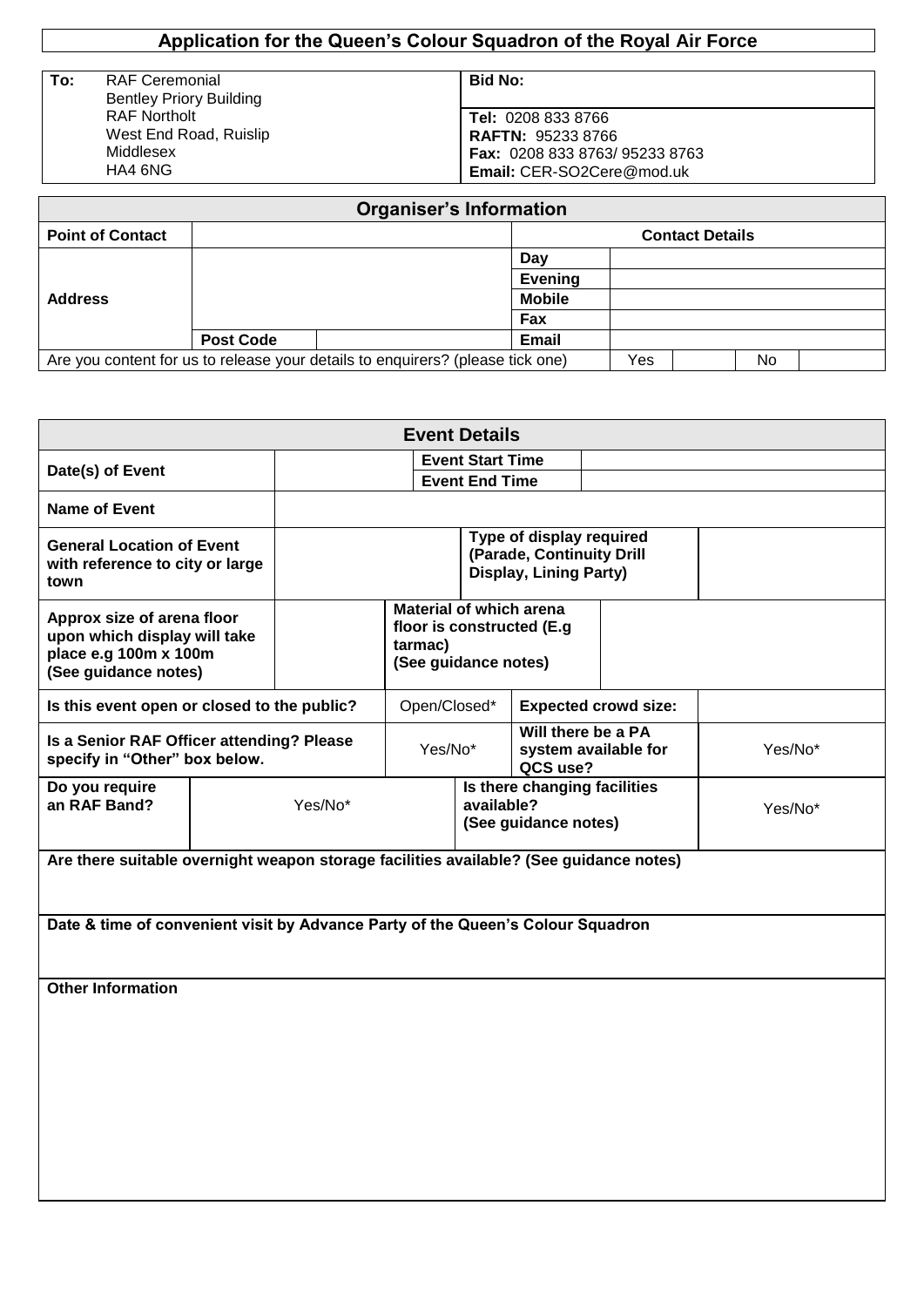## **PLEASE READ THE GUIDANCE NOTES BELOW AND ENSURE THAT ALL SECTIONS ARE COMPLETED IN FULL. FAILURE TO DO SO MAY LEAD TO YOUR REQUEST NOT BEING CONSIDERED**

## **GUIDANCE NOTES**

Please ensure that all sections are completed in full, including all contact details. The contact details under Organiser's Information are for the Event Organiser and not the person submitting in the application, unless it is the same person.

RAF participation is not permitted at events that are closed to the public and private functions such as weddings, funerals, anniversaries or birthdays.

### **Queen's Colour Squadron Advance Party**

Prior to any Queen's Colour Squadron participation an advance party will visit the proposed venue to ensure that it, and associated facilities are conducive to the smooth running of the event. It is requested that a member of the event management is present during the visit so that any issues that may arise can be addressed at the earliest opportunity.

### **Arena Floor Size and Construction**

The size of the Queen's Colour Squadron contingent available for the display depends on the size of the arena floor. The construction of the arena floor is also an important factor in planning a Queen's Colour Squadron display. Information about arena floor size and construction can be obtained from the RAF Ceremonial Office, who will confirm the appropriate size of display.

### **Changing Room Facilities**

Changing room facilities may be required depending on the location of the event and equipment required by the Squadron to support the event. Additional changing room facilities would be required if an RAF Band is required. Please note that male and female changing rooms would be required for any RAF Band.

#### **Weapon Storage Facilities**

The rifles and swords used by the Queen's Colour Squadron do, by law, have to be stored securely to prevent, as far as is reasonably practicable, unauthorised people taking or using them. If overnight storage is required, then a suitably qualified member of the Queen's Colour Squadron's advance party will inspect the weapon storage facilities to ensure that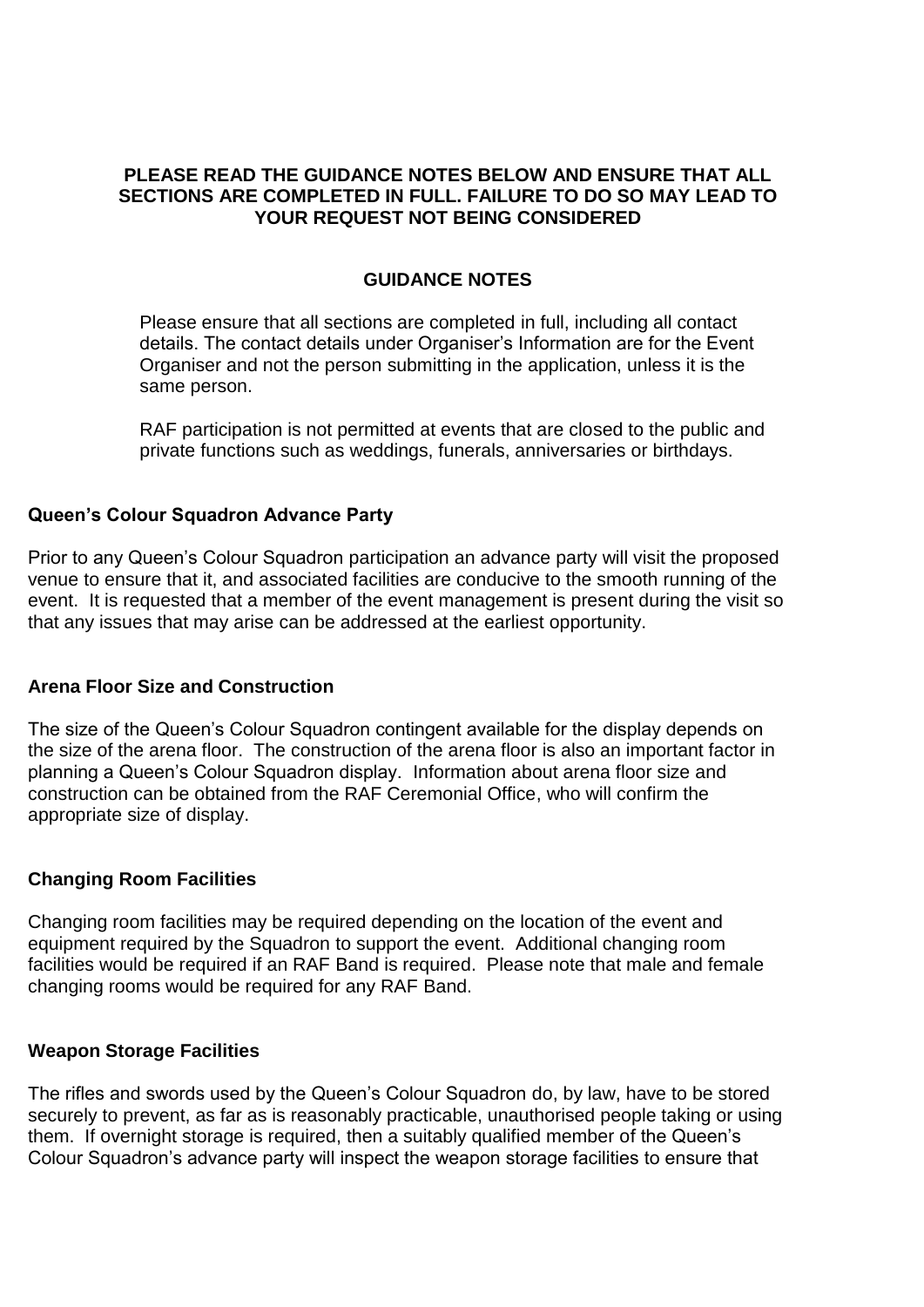they are adequate. It is possible for alternative weapon storage to be organised, however, this may incur an additional charge. **Charges**

Participation by the Queen's Colour Squadron may attract attendance and insurance charges. In addition, organisers may be responsible for any costs that would not have been incurred but for the asset's participation, such as transport between accommodation and display site and other incidental expenses. Information about current charges and other financial conditions may be obtained from the RAF Ceremonial Office.

## **Photographs, Digital and Other Transmittable Media**

The Queen's Colour Squadron has an enviable reputation that the RAF wishes to protect. Consequently, it is kindly requested that any photographs or transmittable media of the Squadron are released for publication through SO2 RAF Ceremonial; email - CER-SO2Cere@mod.uk

## **The RAF reserves the right to withdraw from an event at any time and cannot be held liable for any costs incurred by the organiser in respect of planned participation that is subsequently cancelled.**

Further guidance can be obtained from the RAF Ceremonial Office and for more information about the Queen's Colour Squadron visit http://www.raf.mod.uk/queenscoloursquadron.

**THE QUEEN'S COLOUR SQUADRON ROYAL AIR FORCE REGIMENT**